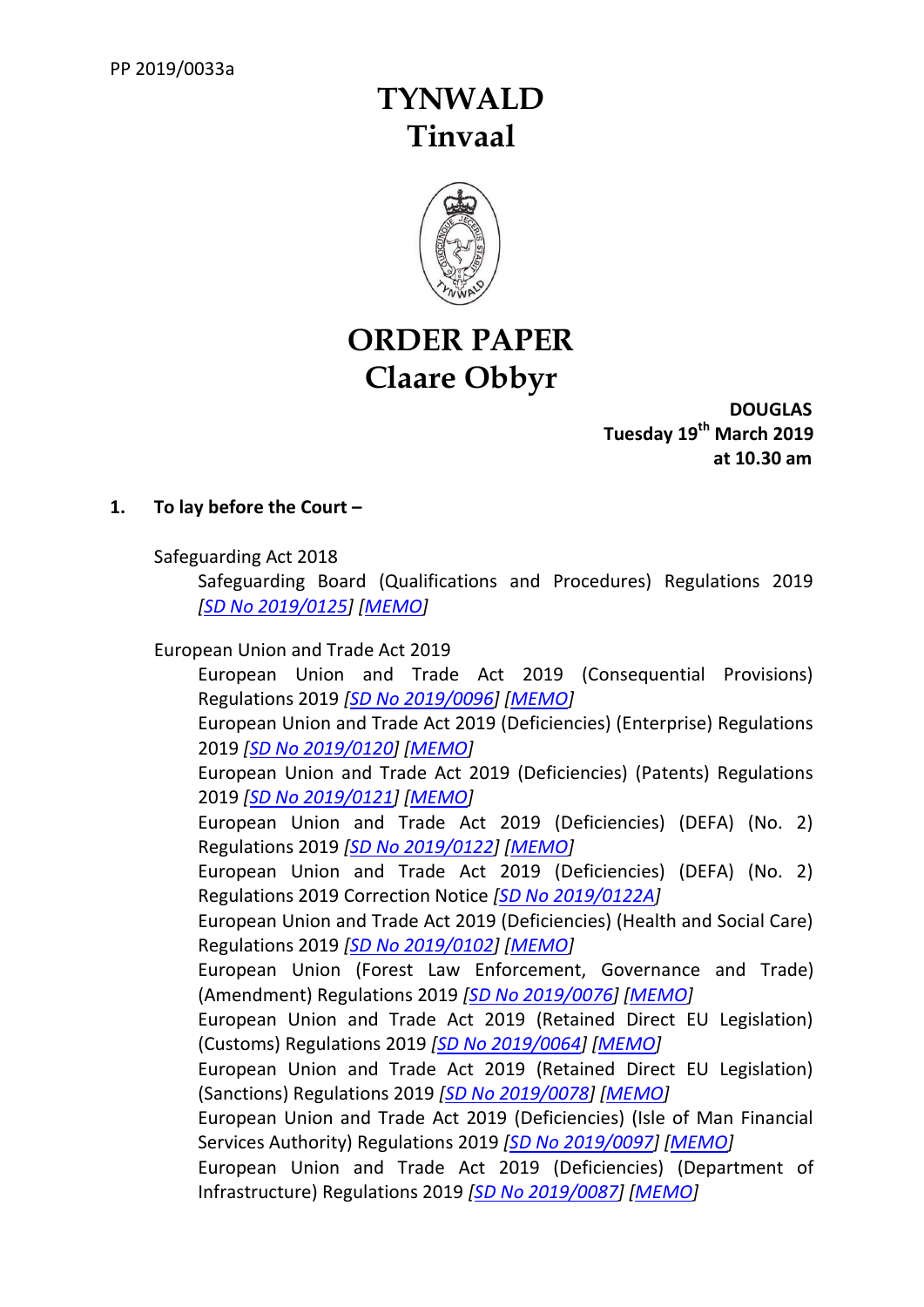Merchant Shipping (Miscellaneous Provisions) Act 1996 Merchant Shipping (Fees) Regulations 2019 *[SD No [2019/0099\]](http://www.tynwald.org.im/business/opqp/sittings/20182021/2019-SD-0099.pdf) [\[MEMO\]](http://www.tynwald.org.im/business/opqp/sittings/20182021/2019-SD-0099-MEMO.pdf)*

Merchant Shipping (Masters and Seamen) Act 1979

Merchant Shipping (Seamen's Documents) (Amendment) Order 2019 *[SD No [2019/0100\]](http://www.tynwald.org.im/business/opqp/sittings/20182021/2019-SD-0100.pdf) [\[MEMO\]](http://www.tynwald.org.im/business/opqp/sittings/20182021/2019-SD-0100-MEMO.pdf)*

Airports and Civil Aviation Act 1987

Civil Aviation (Aviation Security) (Application) (Amendment) Order 2019 *[SD No [2019/0072\]](http://www.tynwald.org.im/business/opqp/sittings/20182021/2019-SD-0072.pdf) [\[MEMO\]](http://www.tynwald.org.im/business/opqp/sittings/20182021/2019-SD-0072-MEMO.pdf)*

Civil Aviation Acts (Application) (Amendment) Order 2019 *[SD No [2019/0073\]](http://www.tynwald.org.im/business/opqp/sittings/20182021/2019-SD-0073.pdf) [\[MEMO\]](http://www.tynwald.org.im/business/opqp/sittings/20182021/2019-SD-0073-MEMO.pdf)*

## Social Services Act 2011

Adult Social Care Services (Charges) Regulations 2019 *[SD [No 2019/0085\]](http://www.tynwald.org.im/business/opqp/sittings/20182021/2019-SD-0085.pdf) [\[MEMO\]](http://www.tynwald.org.im/business/opqp/sittings/20182021/2019-SD-0085-MEMO.pdf)*

#### Harbours Act 2010

Harbour (Dues and Charges) (Amendment) Regulations 2019 *[SD No [2019/0111\]](http://www.tynwald.org.im/business/opqp/sittings/20182021/2019-SD-0111.pdf) [\[MEMO\]](http://www.tynwald.org.im/business/opqp/sittings/20182021/2019-SD-0111-MEMO.pdf)* Harbour (Miscellaneous Provisions) (Amendment) Bye-laws 2019 *[SD No [2019/0110\]](http://www.tynwald.org.im/business/opqp/sittings/20182021/2019-SD-0110.pdf) [\[MEMO\]](http://www.tynwald.org.im/business/opqp/sittings/20182021/2019-SD-0110-MEMO.pdf)*  Registration of Pleasure Craft (Amendment) Regulations 2019 *[SD No* [2019/](http://www.tynwald.org.im/business/opqp/sittings/20182021/2019-SD-0112.pdf)*0112] [\[MEMO\]](http://www.tynwald.org.im/business/opqp/sittings/20182021/2019-SD-0112-MEMO.pdf)*

#### Licensing and Registration of Vehicles Act 1985

Licensing and Registration of Vehicles (Amendment) Regulations 2019 *[SD No* [2019/](http://www.tynwald.org.im/business/opqp/sittings/20182021/2019-SD-0055.pdf)*0055] [\[MEMO\]](http://www.tynwald.org.im/business/opqp/sittings/20182021/2019-SD-0055-MEMO.pdf)*

Housing (Miscellaneous Provisions) Act 1976

Public Sector Housing (Older Persons) (Allocation) Policy 2019 *[SD No [2019/0074\]](http://www.tynwald.org.im/business/opqp/sittings/20182021/2019-SD-0074.pdf) [\[MEMO\]](http://www.tynwald.org.im/business/opqp/sittings/20182021/2019-SD-0074-MEMO.pdf)* Public Sector Housing (General Needs) (Allocation) Policy 2019

*[SD No [2019/0075\]](http://www.tynwald.org.im/business/opqp/sittings/20182021/2019-SD-0075.pdf) [\[MEMO\]](http://www.tynwald.org.im/business/opqp/sittings/20182021/2019-SD-0075-MEMO.pdf)*

#### Alcoholic Liquor Duties Act 1986

Alcoholic Liquor Duties Act 1986 (Amendment) Order 2019 *[SD No [2019/0054\]](http://www.tynwald.org.im/business/opqp/sittings/20182021/2019-SD-0054.pdf) [\[MEMO\]](http://www.tynwald.org.im/business/opqp/sittings/20182021/2019-SD-0054-MEMO.pdf)*

#### Financial Services Act 2008

Regulated Activities (Credit Unions Etc.) (Amendment) Order 2019 *[SD No [2019/0046\]](http://www.tynwald.org.im/business/opqp/sittings/20182021/2019-SD-0046.pdf) [\[MEMO\]](http://www.tynwald.org.im/business/opqp/sittings/20182021/2019-SD-0046-MEMO.pdf)*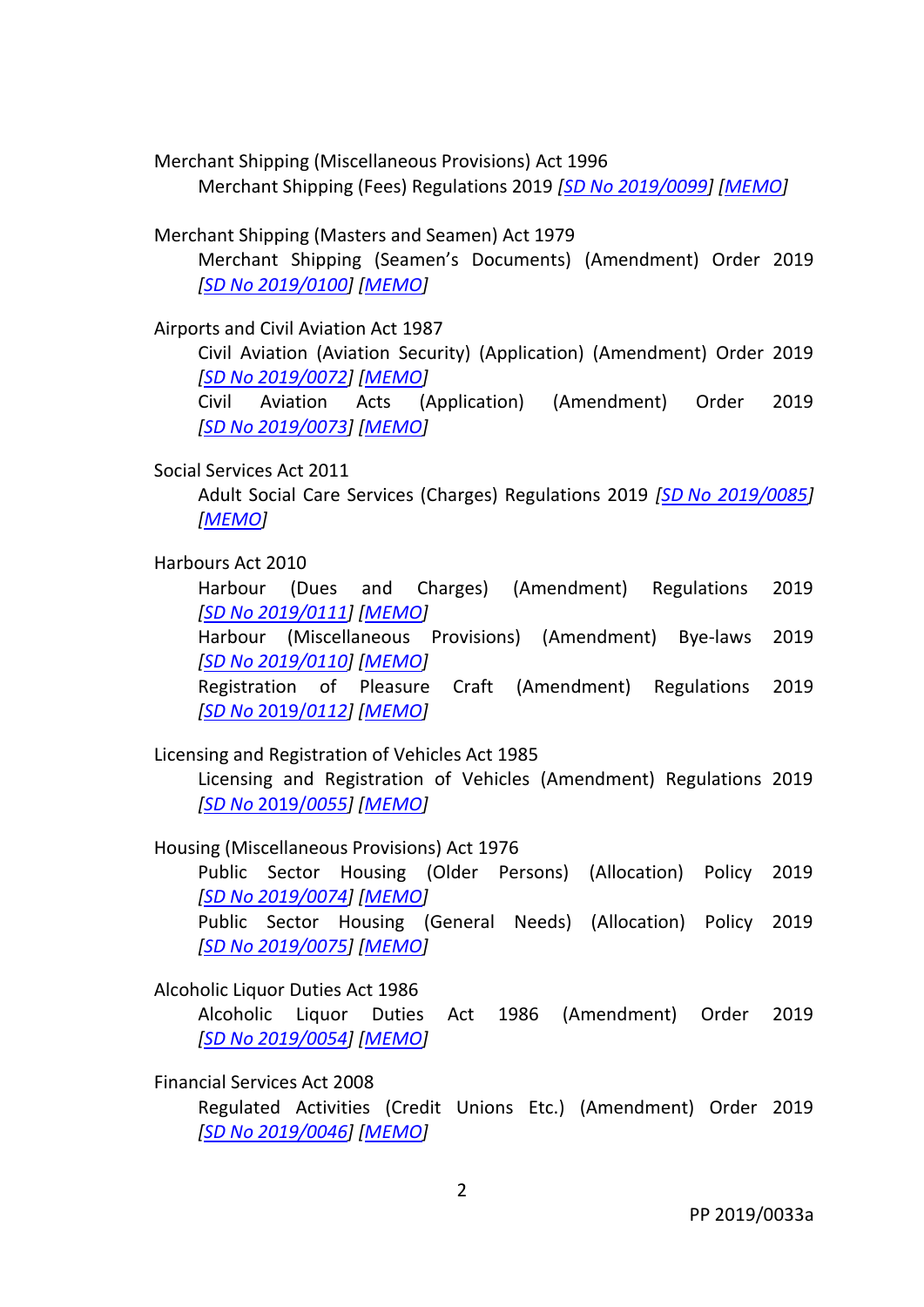Financial Services (Exemptions) (Credit Unions) (Amendment) Regulations 2019 *[SD No [2019/0047\]](http://www.tynwald.org.im/business/opqp/sittings/20182021/2019-SD-0047.pdf) [\[MEMO\]](http://www.tynwald.org.im/business/opqp/sittings/20182021/2019-SD-0047-MEMO.pdf)* Financial Services (Fees) (Credit Unions) (Amendment) Order 2019 *[SD No [2019/0048\]](http://www.tynwald.org.im/business/opqp/sittings/20182021/2019-SD-0048.pdf) [\[MEMO\]](http://www.tynwald.org.im/business/opqp/sittings/20182021/2019-SD-0048-MEMO.pdf)* Financial Services (Credit Unions) (Amendment) Rule Book 2019 *[SD No [2019/0049\]](http://www.tynwald.org.im/business/opqp/sittings/20182021/2019-SD-0049.pdf) [\[MEMO\]](http://www.tynwald.org.im/business/opqp/sittings/20182021/2019-SD-0049-MEMO.pdf)* Financial Services (Fees) Order 2019 *[SD No [2019/0032\]](http://www.tynwald.org.im/business/opqp/sittings/20182021/2019-SD-0032.pdf) [\[MEMO\]](http://www.tynwald.org.im/business/opqp/sittings/20182021/2019-SD-0032-MEMO.pdf)*

Credit Unions Act 1993

Credit Unions Act 1993 (Loan Interest Rate) (Amendment) Order 2019 *[SD No [2019/0050\]](http://www.tynwald.org.im/business/opqp/sittings/20182021/2019-SD-0050.pdf) [\[MEMO\]](http://www.tynwald.org.im/business/opqp/sittings/20182021/2019-SD-0050-MEMO.pdf)*

Collective Investment Schemes Act 2008

Collective Investment Schemes (Fees) Order 2019 *[SD No [2019/0030\]](http://www.tynwald.org.im/business/opqp/sittings/20182021/2019-SD-0030.pdf) [\[MEMO\]](http://www.tynwald.org.im/business/opqp/sittings/20182021/2019-SD-0030-MEMO.pdf)*

Designated Businesses (Registration and Oversight) Act 2015 Designated Businesses (Fees) Order 2019 *[SD No [2019/0031\]](http://www.tynwald.org.im/business/opqp/sittings/20182021/2019-SD-0031.pdf) [\[MEMO\]](http://www.tynwald.org.im/business/opqp/sittings/20182021/2019-SD-0031-MEMO.pdf)*

Customs and Excise Act 1993

Customs and Excise Acts (Soft Drinks Industry Levy) (Application) Order 2019 *[SD No [2019/0051\]](http://www.tynwald.org.im/business/opqp/sittings/20182021/2019-SD-0051.pdf) [\[MEMO\]](http://www.tynwald.org.im/business/opqp/sittings/20182021/2019-SD-0051-MEMO.pdf)*

Customs and Excise Acts (Application) (Amendment) (No. 2) Order 2019 *[SD No [2019/0084\]](http://www.tynwald.org.im/business/opqp/sittings/20182021/2019-SD-0084.pdf) [\[MEMO\]](http://www.tynwald.org.im/business/opqp/sittings/20182021/2019-SD-0084-MEMO.pdf)*

Social Security Act 2000

Social Security Legislation (Contributions) (Application) (Amendment) Order 2019 *[SD No [2019/0065\]](http://www.tynwald.org.im/business/opqp/sittings/20182021/2019-SD-0065.pdf) [\[MEMO\]](http://www.tynwald.org.im/business/opqp/sittings/20182021/2019-SD-0065-MEMO.pdf)*

Social Security Legislation (Benefits) (Application) (No. 2) Order 2019 *[SD No [2019/0093\]](http://www.tynwald.org.im/business/opqp/sittings/20182021/2019-SD-0093.pdf) [\[MEMO\]](http://www.tynwald.org.im/business/opqp/sittings/20182021/2019-SD-0093-MEMO.pdf)*

Social Security Legislation (Benefits) (Application) (No. 3) Order 2019 *[SD No [2019/0090\]](http://www.tynwald.org.im/business/opqp/sittings/20182021/2019-SD-0090.pdf) [\[MEMO\]](http://www.tynwald.org.im/business/opqp/sittings/20182021/2019-SD-0090-MEMO.pdf)*

TV Licence Payment (Amendment) Order 2019 *[SD No [2019/0092\]](http://www.tynwald.org.im/business/opqp/sittings/20182021/2019-SD-0092.pdf) [\[MEMO\]](http://www.tynwald.org.im/business/opqp/sittings/20182021/2019-SD-0092-MEMO.pdf)*

Pension Schemes Act 1995

Pension Schemes Legislation (Application) Order 2019 *[SD No [2019/0091\]](http://www.tynwald.org.im/business/opqp/sittings/20182021/2019-SD-0091.pdf) [\[MEMO\]](http://www.tynwald.org.im/business/opqp/sittings/20182021/2019-SD-0091-MEMO.pdf)*

Social Security Administration Act 1992

Social Security (Reciprocal Agreement) (United Kingdom) (Amendment) Order 2019 *[SD No [2019/0069\]](http://www.tynwald.org.im/business/opqp/sittings/20182021/2019-SD-0069.pdf) [\[MEMO\]](http://www.tynwald.org.im/business/opqp/sittings/20182021/2019-SD-0069-MEMO.pdf)*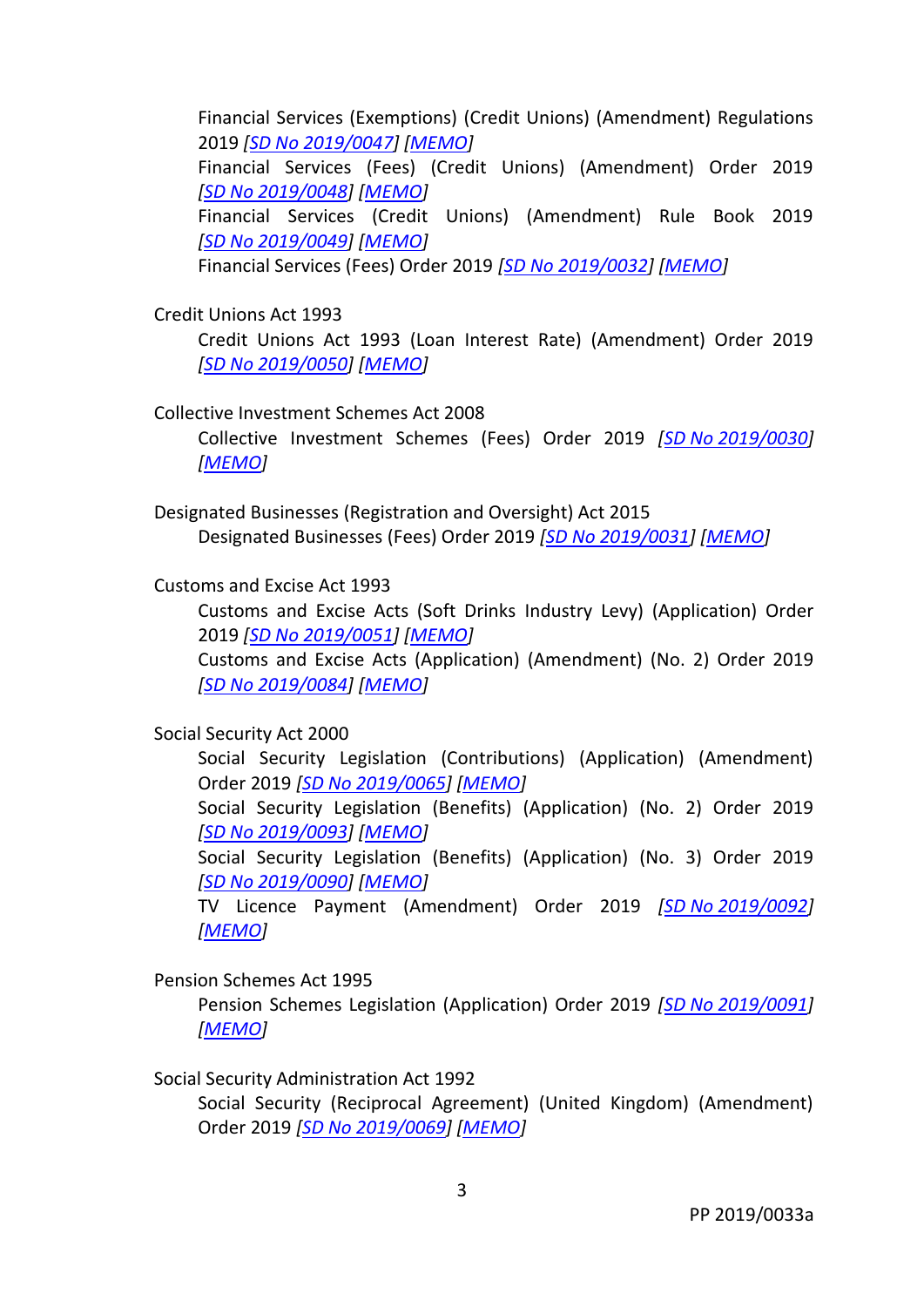## Audit Act 2006

Accounts and Audit (Amendment) Regulations 2019 *[SD No [2019/0115\]](http://www.tynwald.org.im/business/opqp/sittings/20182021/2019-SD-0115.pdf) [\[MEMO\]](http://www.tynwald.org.im/business/opqp/sittings/20182021/2019-SD-0115-MEMO.pdf)*

# Income Tax Act 1970

Income Tax (Common Reporting Standard) (Amendment) Regulations 2019 *[SD No [2019/0079\]](http://www.tynwald.org.im/business/opqp/sittings/20182021/2019-SD-0079.pdf) [\[MEMO\]](http://www.tynwald.org.im/business/opqp/sittings/20182021/2019-SD-0079-MEMO.pdf)*

Income Tax (Social Security Benefits) Order 2019 *[SD No [2019/0068\]](http://www.tynwald.org.im/business/opqp/sittings/20182021/2019-SD-0068.pdf) [\[MEMO\]](http://www.tynwald.org.im/business/opqp/sittings/20182021/2019-SD-0068-MEMO.pdf)*

## **Reports**

Public Sector Pensions - Legacy Funding Update: A Second Cabinet Office Report *[GD No [2019/0014\]](http://www.tynwald.org.im/business/opqp/sittings/20182021/2019-GD-0014.pdf) [\[MEMO\]](http://www.tynwald.org.im/business/opqp/sittings/20182021/2019-GD-0014-MEMO.pdf)*

Home Generation feed-in tariffs, electric vehicles and electric heating for buildings *[GD No [2019/0003\]](http://www.tynwald.org.im/business/opqp/sittings/20182021/2019-GD-0003.pdf)*

Moving Towards Low Emission Travel – A Policy for Surface Transport and Electric Vehicles *[GD No [2019/0010\]](http://www.tynwald.org.im/business/opqp/sittings/20182021/2019-GD-0010.pdf)*

Sea Services Agreement – Heads of Terms Report *[GD No [2019/0009\]](http://www.tynwald.org.im/business/opqp/sittings/20182021/2019-GD-0009.pdf) [\[MEMO\]](http://www.tynwald.org.im/business/opqp/sittings/20182021/2019-GD-0009-MEMO.pdf)*

# **The remaining items are not the subject of motions on the Order Paper**

## *Documents subject to no procedure*

High Court Act 1991 Rules of the High Court of Justice (Amendment) 2019 *[SD No [2019/0071\]](http://www.tynwald.org.im/business/opqp/sittings/20182021/2019-SD-0071.pdf) [\[MEMO\]](http://www.tynwald.org.im/business/opqp/sittings/20182021/2019-SD-0071-MEMO.pdf)*

Social Security Pensions Act 1975 Pensions Increase (Annual Review) Order 2019 *[SD No [2019/0103\]](http://www.tynwald.org.im/business/opqp/sittings/20182021/2019-SD-0103.pdf)*

## *Document subject to negative resolution*

European Communities (Isle of Man) Act 1973 Timber and Timber Products (Placing on the Market) Regulations 2019 *[SD No [2019/0101\]](http://www.tynwald.org.im/business/opqp/sittings/20182021/2019-SD-0101.pdf) [\[MEMO\]](http://www.tynwald.org.im/business/opqp/sittings/20182021/2019-SD-0101-MEMO.pdf)*

Interpretation Act 2015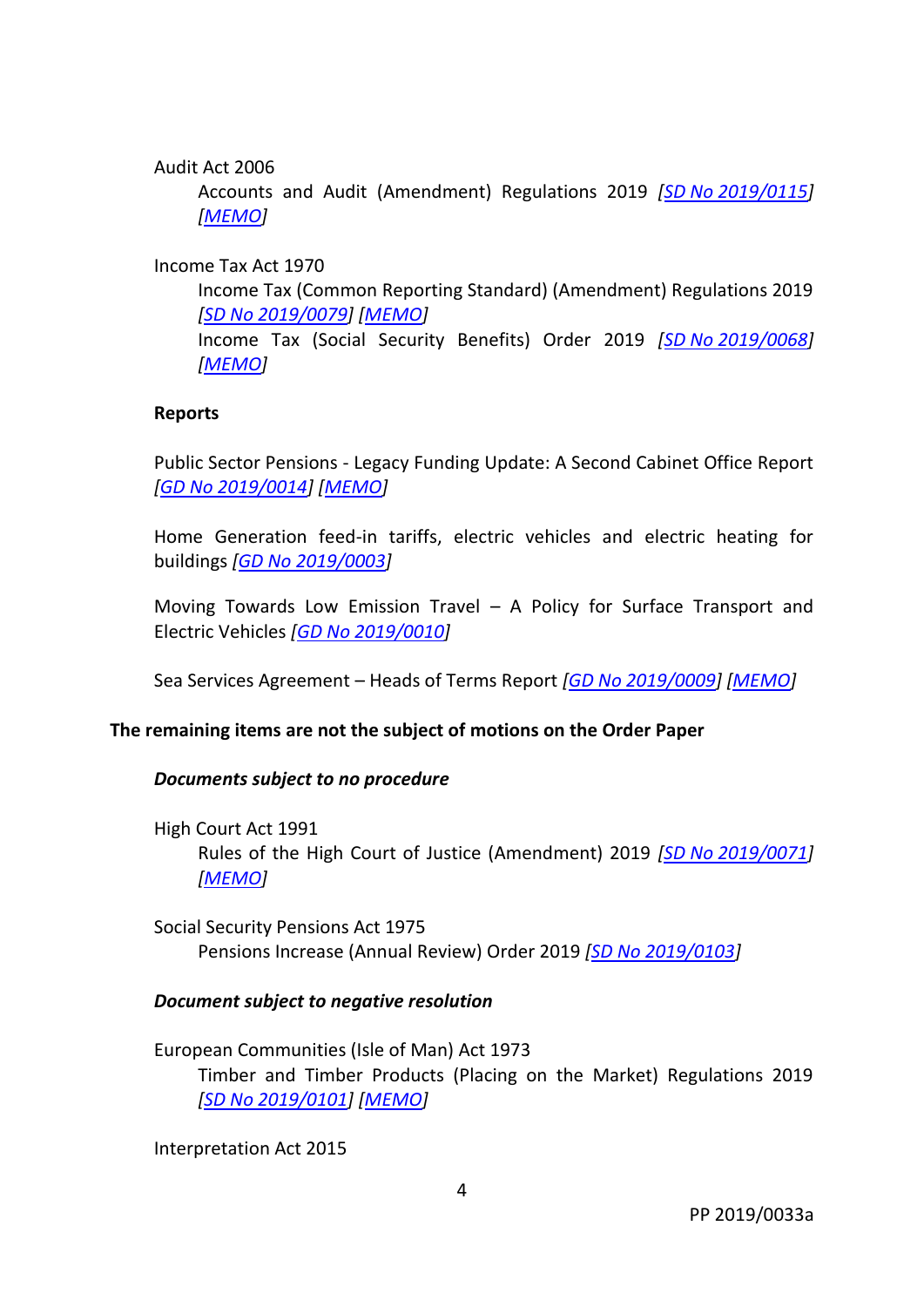Registered Schemes Administrators (Fees) Order 2019 *[SD No [2019/0034\]](http://www.tynwald.org.im/business/opqp/sittings/20182021/2019-SD-0034.pdf) [\[MEMO\]](http://www.tynwald.org.im/business/opqp/sittings/20182021/2019-SD-0034-MEMO.pdf)*

Court Services Fees Order 2019 *[SD No [2019/0098\]](http://www.tynwald.org.im/business/opqp/sittings/20182021/2019-SD-0098.pdf) [\[MEMO\]](http://www.tynwald.org.im/business/opqp/sittings/20182021/2019-SD-0098-MEMO.pdf)*

Insurance Act 2008

Insurance (Fees) Regulations 2019 *[SD No [2019/0033\]](http://www.tynwald.org.im/business/opqp/sittings/20182021/2019-SD-0033.pdf) [\[MEMO\]](http://www.tynwald.org.im/business/opqp/sittings/20182021/2019-SD-0033-MEMO.pdf)*

# **Appointed Day Orders**

# Abortion Reform Act 2019

Abortion Reform Act 2019 (Appointed Day) Order 2019 *[SD [No 2019/0123\]](http://www.tynwald.org.im/business/opqp/sittings/20182021/2019-SD-0123.pdf) [\[MEMO\]](http://www.tynwald.org.im/business/opqp/sittings/20182021/2019-SD-0123-MEMO.pdf)*

Credit Unions (Amendment) Act 2018

Credit Unions (Amendment) Act 2018 (Appointed Day) Order 2019 *[SD No [2019/0070\]](http://www.tynwald.org.im/business/opqp/sittings/20182021/2019-SD-0070.pdf)*

# **Reports**

Report on the Accounts of Local Authorities, Burial Authorities, Elderly Persons' Housing Committees and Joint Boards *[GD No [2019/0004\]](http://www.tynwald.org.im/business/opqp/sittings/20182021/2019-GD-0004.pdf)*

Department of Home Affairs Annual Report of the Surveillance Commissioner for 2018 *[GD No [2019/0011\]](http://www.tynwald.org.im/business/opqp/sittings/20182021/2019-GD-0011.pdf)*

Road Transport Licensing Committee Annual Report for the year ended  $31<sup>st</sup>$ March 2018 *[GD No [2019/0012\]](http://www.tynwald.org.im/business/opqp/sittings/20182021/2019-GD-0012.pdf)*

Safeguarding Together Guidance for collective working to safeguard children and vulnerable adults in the Isle of Man *[GD No [2019/0013\]](http://www.tynwald.org.im/business/opqp/sittings/20182021/2019-GD-0013.pdf) [\[MEMO\]](http://www.tynwald.org.im/business/opqp/sittings/20182021/2019-GD-0013-MEMO.pdf)*

Standing Committee of Tynwald on Public Accounts First Report for the Session 2018-2019: Overspending at Noble's Hospital - One Year On *[PP No [2019/0031\]](http://www.tynwald.org.im/business/opqp/sittings/20182021/2019-PP-0031.pdf)*

Standing Committee of Tynwald on Public Accounts Second Report for the Session 2018-2019: Overspending at Noble's Hospital - Staffing *[PP No [2019/0032\]](http://www.tynwald.org.im/business/opqp/sittings/20182021/2019-PP-0032.pdf)*

# **2. Questions**

See Question Paper.

# **3. Climate Change Mitigation**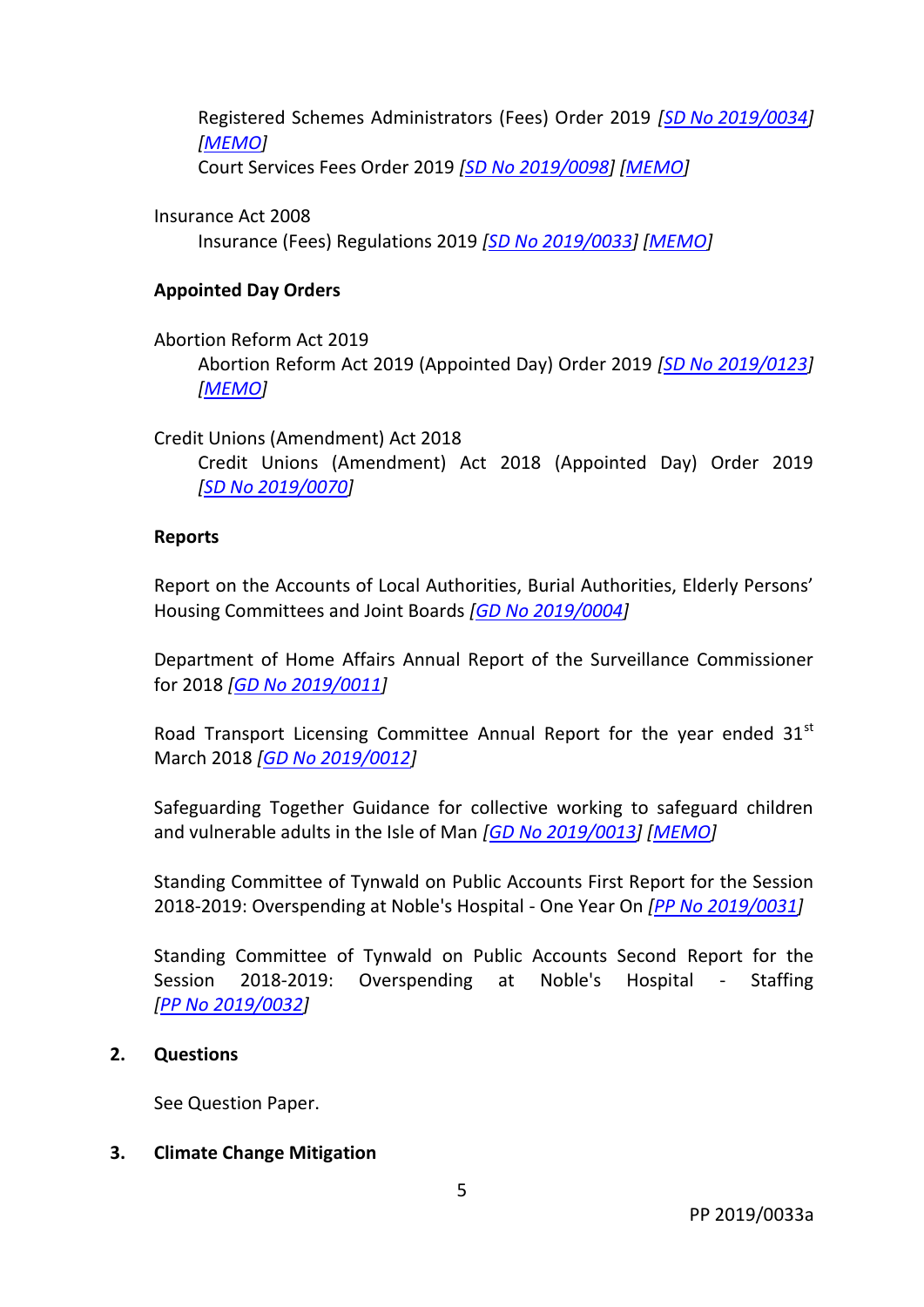Statement by the Minister for Environment, Food and Agriculture.

## **4. Supplementary Vote**

The Minister for Health and Social Care to move –

That Tynwald authorises the Treasury, in respect of the year ended 31st March 2019, to apply from General Revenue a sum not exceeding £4,000,000 being the additional amount required by the Department of Health and Social Care in respect of excess expenditure incurred in the provision of its services. *[\[MEMO\]](http://www.tynwald.org.im/business/opqp/sittings/20182021/DHSC-SupplementaryVote-Mar19-MEMO.pdf)*

## **5. Supplementary Vote**

The Minister for Home Affairs to move –

That Tynwald authorises the Treasury, in respect of the year ended 31st March 2019, to apply from the General Revenue a sum not exceeding £1,551,000 being the additional amount required by the Department of Home Affairs in respect of excess expenditure incurred in the provision of its services. *[\[MEMO\]](http://www.tynwald.org.im/business/opqp/sittings/20182021/DHA-SupplementaryVote-May19-MEMO.pdf)*

## **6. Regional Sewage Treatment Strategy - Phase 2**

The Chair of the Manx Utilities Authority (Dr Allinson) to move –

That Tynwald approves Manx Utilities Authority incurring expenditure not exceeding £23,500,000 in respect of the construction of the Regional Sewage Treatment Strategy - Phase 2.

*[Reference 'Regional Sewage Treatment Works for Peel, Laxey and Baldrine' under the heading 'Manx Utilities Authority' on page 33 of the Isle of Man Budget 2019-20, under the 'Capital Programme Future Schemes – Phasing of Capital Schemes from 2019-20' on page 107 of the Isle of Man Budget 2019-20.]*

# **7. Currency Act 1992**

The Minister for the Treasury to move –

That Tynwald authorise the Treasury to issue Manx currency to a maximum aggregate face value of £115 million, comprising £90 million in Government notes and £25 million in coins. *[\[MEMO\]](http://www.tynwald.org.im/business/opqp/sittings/20182021/CurrencyAct1992-Increase-Mar19-MEMO.pdf)*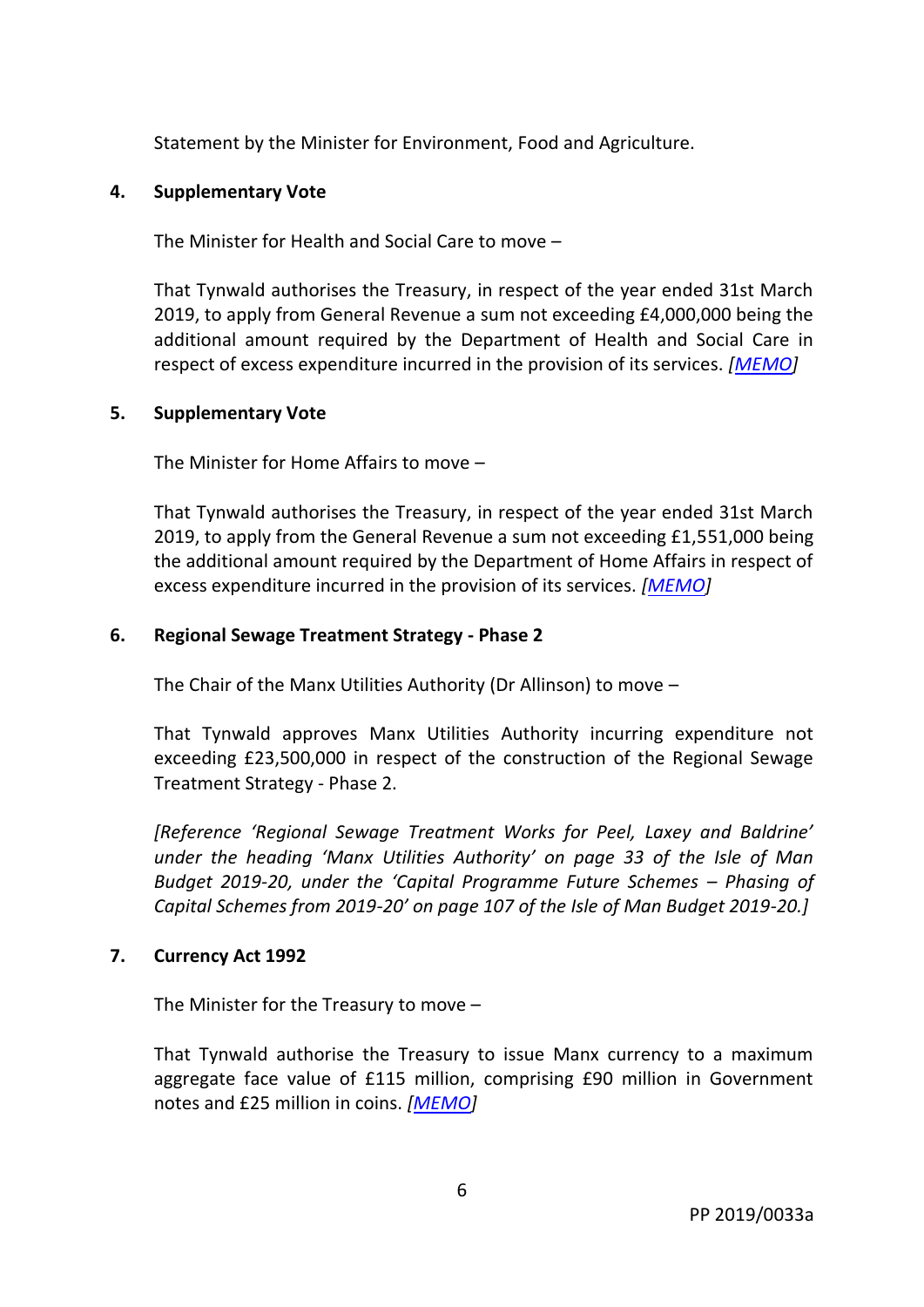# **8. Public Sector Pensions - Legacy Funding Update: A Second Cabinet Office Report**

The Minister for Policy and Reform to move –

That Tynwald:

1. Receives the second Report of the Cabinet Office entitled Public Sector Pensions - Legacy Funding Update: A Second Cabinet Office Report *[GD No [2019/0014\]](http://www.tynwald.org.im/business/opqp/sittings/20182021/2019-GD-0014.pdf) [\[MEMO\]](http://www.tynwald.org.im/business/opqp/sittings/20182021/2019-GD-0014-MEMO.pdf);*

2. Notes that changes already made to public sector pension schemes are projected to reduce long term costs and expenditure when considered in today's terms;

3. Notes that a series of workshops and presentations with Members have now been undertaken aimed at reaching conclusions on the options covered in the report;

4. Notes that most of the options considered in the workshops if implemented will not act to address the legacy funding gap but will introduce considerable administration cost, uncertainty and complexity to public sector pension schemes;

5. Approves the establishment of a voluntary Defined Contribution pension scheme by 31 December 2020 as an alternative to the current Defined Benefits schemes following an assessment with Treasury of the possible cost implications on the current schemes, and that if implemented, it will be offered to all future new public servants and also, (subject to cost implications) to any current public servants who wish to move into that scheme;

6. Notes that the PSPA will seek approval from the Treasury at the appropriate time for a suitable budget to research, establish and fully communicate the option of a new Defined Contribution pension scheme to public servants with the assistance of suitably qualified pension and communication specialists;

7. Notes that the PSPA along with the Office of Human Resources will monitor take-up rates for any new Defined Contribution scheme over the following 3-5 years after establishment to ascertain if any significant cost issues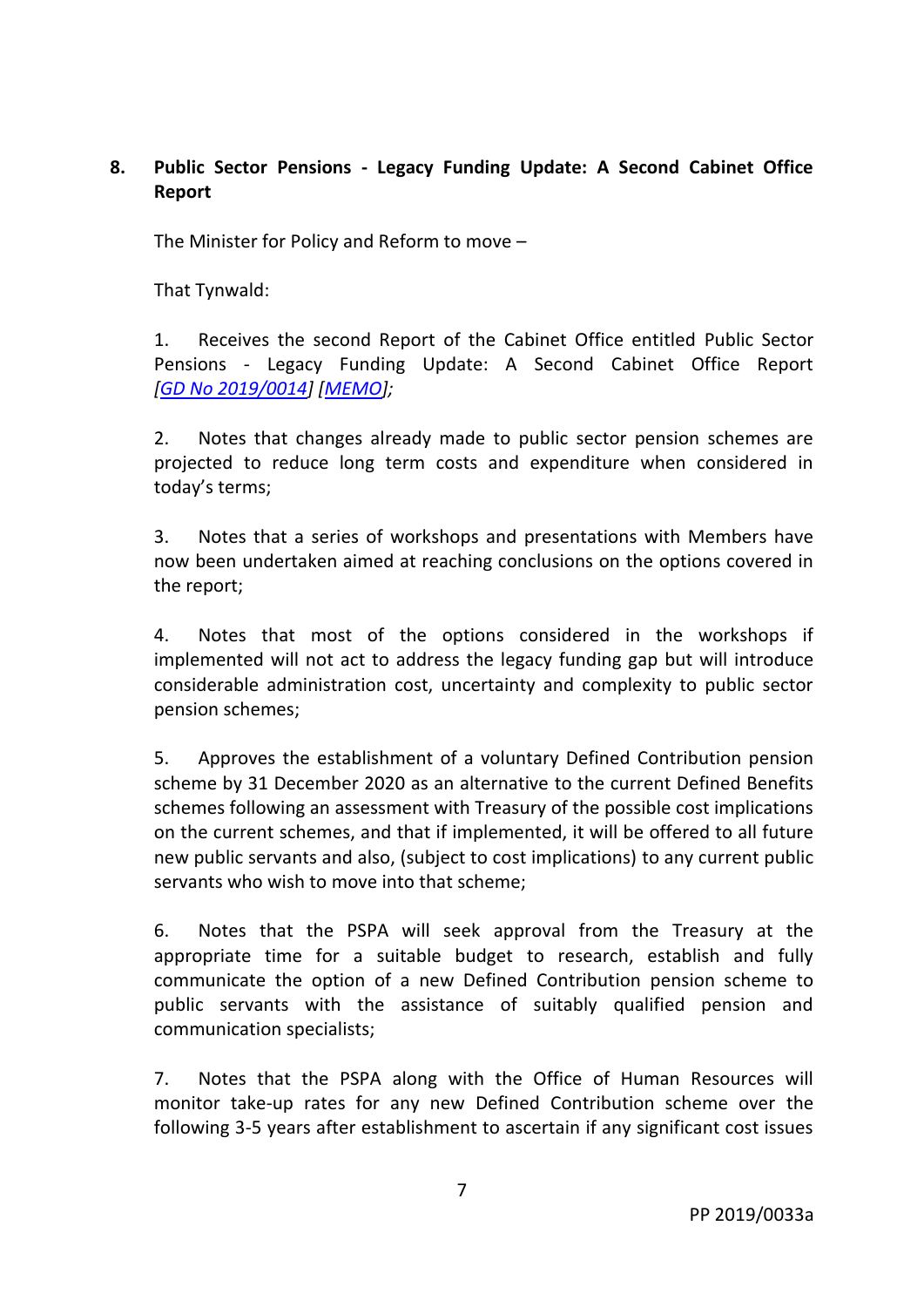are emerging and also to consider whether the Defined Contribution scheme should become the default scheme for future new public servants;

8. Notes that the Treasury will review whether it should establish some level of short term borrowing in order to meet future cashflow costs;

9. Notes that the Treasury will review the operation of its annual Pensions Increase Order to ascertain whether it should be amended in order to better control the future level of pension increases, and if any changes are determined, it will report back to Tynwald by 31 December 2019; and

10. Notes that the PSPA will continue to develop final Cost Sharing legislation with a view to formally consulting on the legislation in order to have this in place for the first Cost Sharing valuation in 2020.

# **9. Home Generation Feed-In Tariffs, Electric Vehicles and Electric Heating for Buildings**

The Chair of the Manx Utilities Authority (Dr Allinson) to move –

That Tynwald receives and approves the report Home generation feed-in tariffs, electric vehicles and electric heating for buildings *[GD No [2019/0003\]](http://www.tynwald.org.im/business/opqp/sittings/20182021/2019-GD-0003.pdf).*

# **10. Moving Towards Low Emission Travel**

The Minister for Infrastructure to move –

That Tynwald receives and approves the policy document Moving Towards Low Emission Travel – A Policy for Surface Transport and Electric Vehicles *[GD No [2019/0010\]](http://www.tynwald.org.im/business/opqp/sittings/20182021/2019-GD-0010.pdf)*.

# **11. Sea Services Agreement**

The Minister for Infrastructure to move –

That Tynwald:

1. Approves the Heads of Terms that defines the intended key terms of the Sea Services Agreement negotiated between the Department of Infrastructure and the Isle of Man Steam Packet Company Limited; and

2. Instructs the Department of Infrastructure to finalise the legally binding Sea Services Agreement *[GD No [2019/0009\]](http://www.tynwald.org.im/business/opqp/sittings/20182021/2019-GD-0009.pdf) [\[MEMO\]](http://www.tynwald.org.im/business/opqp/sittings/20182021/2019-GD-0009-MEMO.pdf)* with Isle of Man Steam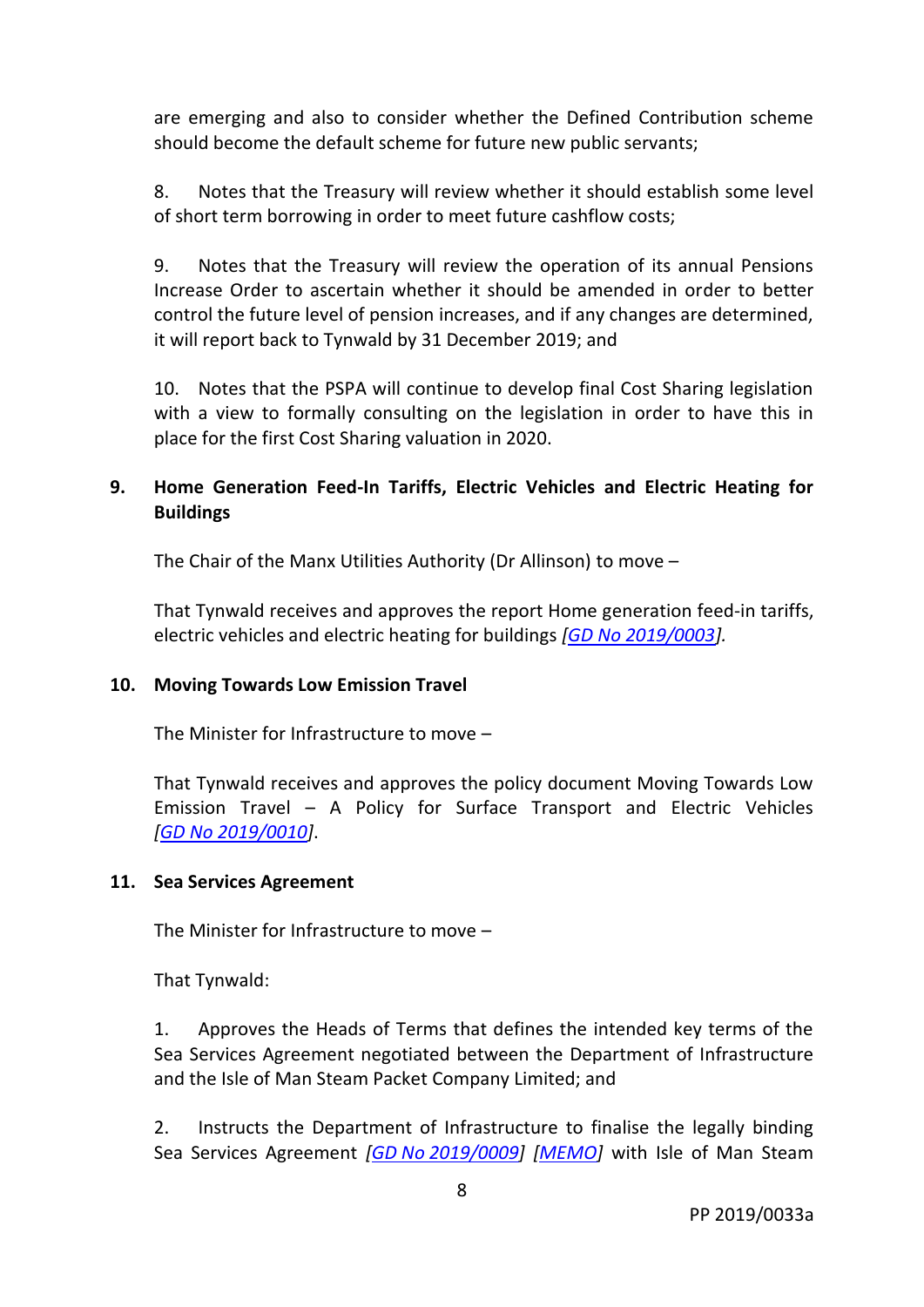Packet Company Limited by  $31<sup>st</sup>$  May 2019 for commencement on  $1<sup>st</sup>$  January 2020.

## **12. European Union and Trade Act 2019**

The Chief Minister to move –

That the European Union and Trade Act 2019 (Consequential Provisions) Regulations 2019 *[SD No [2019/0096\]](http://www.tynwald.org.im/business/opqp/sittings/20182021/2019-SD-0096.pdf) [\[MEMO\]](http://www.tynwald.org.im/business/opqp/sittings/20182021/2019-SD-0096-MEMO.pdf)* be approved.

#### **13. Safeguarding Act 2018**

The Minister for Policy and Reform to move –

That the Safeguarding Board (Qualifications and Procedures) Regulations 2019 *[SD No [2019/0125\]](http://www.tynwald.org.im/business/opqp/sittings/20182021/2019-SD-0125.pdf) [\[MEMO\]](http://www.tynwald.org.im/business/opqp/sittings/20182021/2019-SD-0125-MEMO.pdf)* be approved.

#### **14. European Union and Trade Act 2019**

The Minister for Enterprise to move –

That the European Union and Trade Act 2019 (Deficiencies) (Enterprise) Regulations 2019 *[SD No [2019/0120\]](http://www.tynwald.org.im/business/opqp/sittings/20182021/2019-SD-0120.pdf) [\[MEMO\]](http://www.tynwald.org.im/business/opqp/sittings/20182021/2019-SD-0120-MEMO.pdf)* be approved.

#### **15. European Union and Trade Act 2019**

The Minister for Enterprise to move –

That the European Union and Trade Act 2019 (Deficiencies) (Patents) Regulations 2019 *[SD No [2019/0121\]](http://www.tynwald.org.im/business/opqp/sittings/20182021/2019-SD-0121.pdf) [\[MEMO\]](http://www.tynwald.org.im/business/opqp/sittings/20182021/2019-SD-0121-MEMO.pdf)* be approved.

## **16. Merchant Shipping (Miscellaneous Provisions) Act 1996**

The Minister for Enterprise to move –

That the Merchant Shipping (Fees) Regulations 2019 *[SD No [2019/0099\]](http://www.tynwald.org.im/business/opqp/sittings/20182021/2019-SD-0099.pdf) [\[MEMO\]](http://www.tynwald.org.im/business/opqp/sittings/20182021/2019-SD-0099-MEMO.pdf)* be approved.

## **17. Merchant Shipping (Masters and Seamen) Act 1979**

The Minister for Enterprise to move –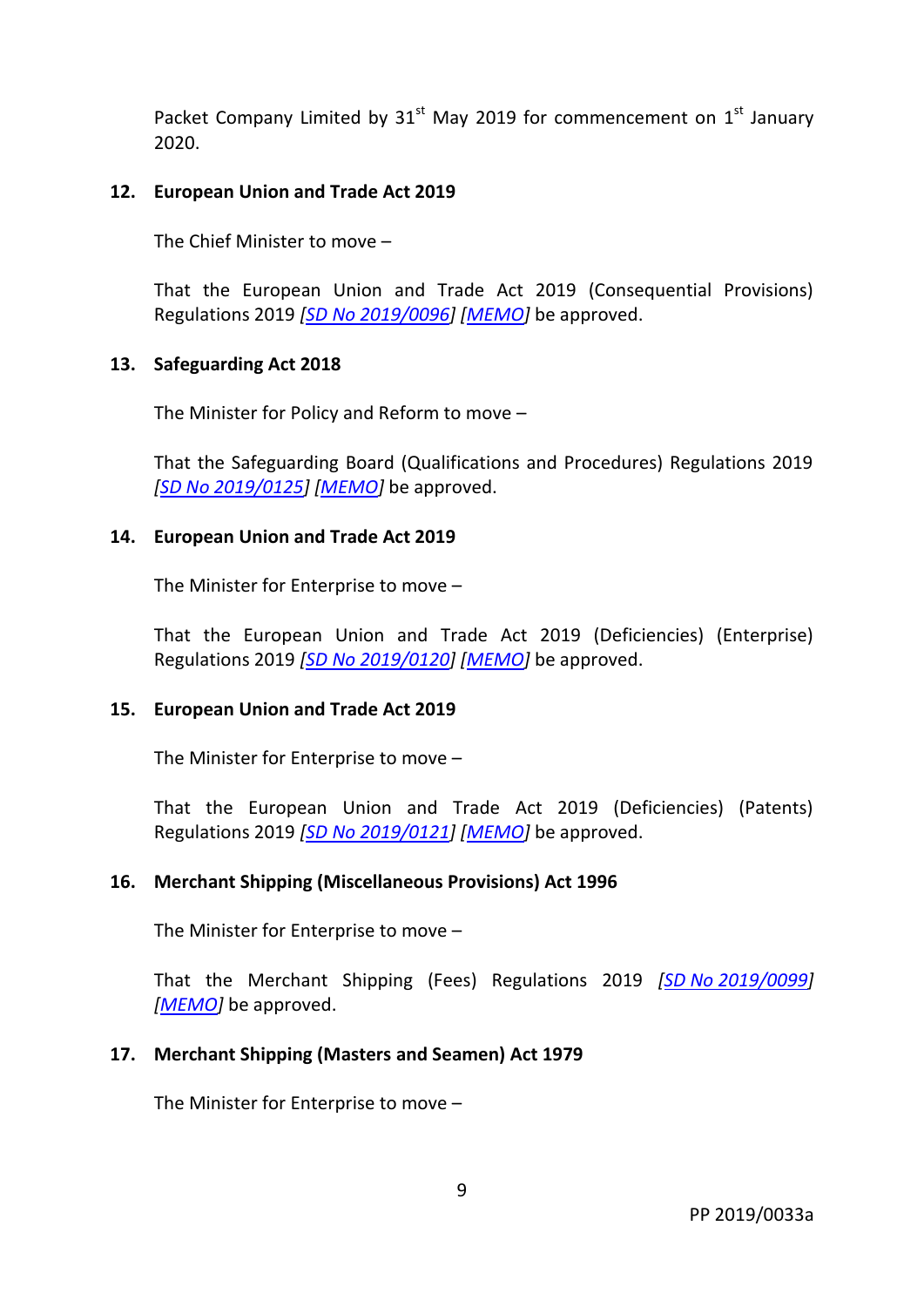That the Merchant Shipping (Seamen's Documents)(Amendment) Order 2019 *[SD No [2019/0100\]](http://www.tynwald.org.im/business/opqp/sittings/20182021/2019-SD-0100.pdf) [\[MEMO\]](http://www.tynwald.org.im/business/opqp/sittings/20182021/2019-SD-0100-MEMO.pdf)* be approved.

# **18. Airports and Civil Aviation Act 1987**

The Minister for Enterprise to move –

That the Civil Aviation (Aviation Security) (Application) (Amendment) Order 2019 *[SD No [2019/0072\]](http://www.tynwald.org.im/business/opqp/sittings/20182021/2019-SD-0072.pdf) [\[MEMO\]](http://www.tynwald.org.im/business/opqp/sittings/20182021/2019-SD-0072-MEMO.pdf)* be approved.

## **19. Airports and Civil Aviation Act 1987**

The Minister for Enterprise to move –

That the Civil Aviation Acts (Application) (Amendment) Order 2019 *[SD No [2019/0073\]](http://www.tynwald.org.im/business/opqp/sittings/20182021/2019-SD-0073.pdf) [\[MEMO\]](http://www.tynwald.org.im/business/opqp/sittings/20182021/2019-SD-0073-MEMO.pdf)* be approved.

## **20. Manx Museum and National Trust Act 1959**

A Member of the Department for Enterprise (Mr Callister) to move –

That Tynwald approves that the Manx Museum be open to visitors every day, but closed on Christmas Day, Boxing Day, Tynwald Day, New Year's Day and such other occasional days as directed by the Trust; that the usual opening hours shall be at variable times between 8 am and 10 pm as the Director shall set; and that the Director may set exceptional opening times outside those hours. *[\[MEMO\]](http://www.tynwald.org.im/business/opqp/sittings/20182021/ManxMuseum-Mar19-MEMO.pdf)*

## **21. European Union and Trade Act 2019**

The Minister for Environment, Food and Agriculture to move –

That the European Union and Trade Act 2019 (Deficiencies) (DEFA) (No. 2) Regulations 2019 *[SD No [2019/0122\]](http://www.tynwald.org.im/business/opqp/sittings/20182021/2019-SD-0122.pdf) [\[MEMO\]](http://www.tynwald.org.im/business/opqp/sittings/20182021/2019-SD-0122-MEMO.pdf)* be approved.

*[SD No [2019/0122A\]](http://www.tynwald.org.im/business/opqp/sittings/20182021/2019-SD-0122a.pdf) is relevant to this item.*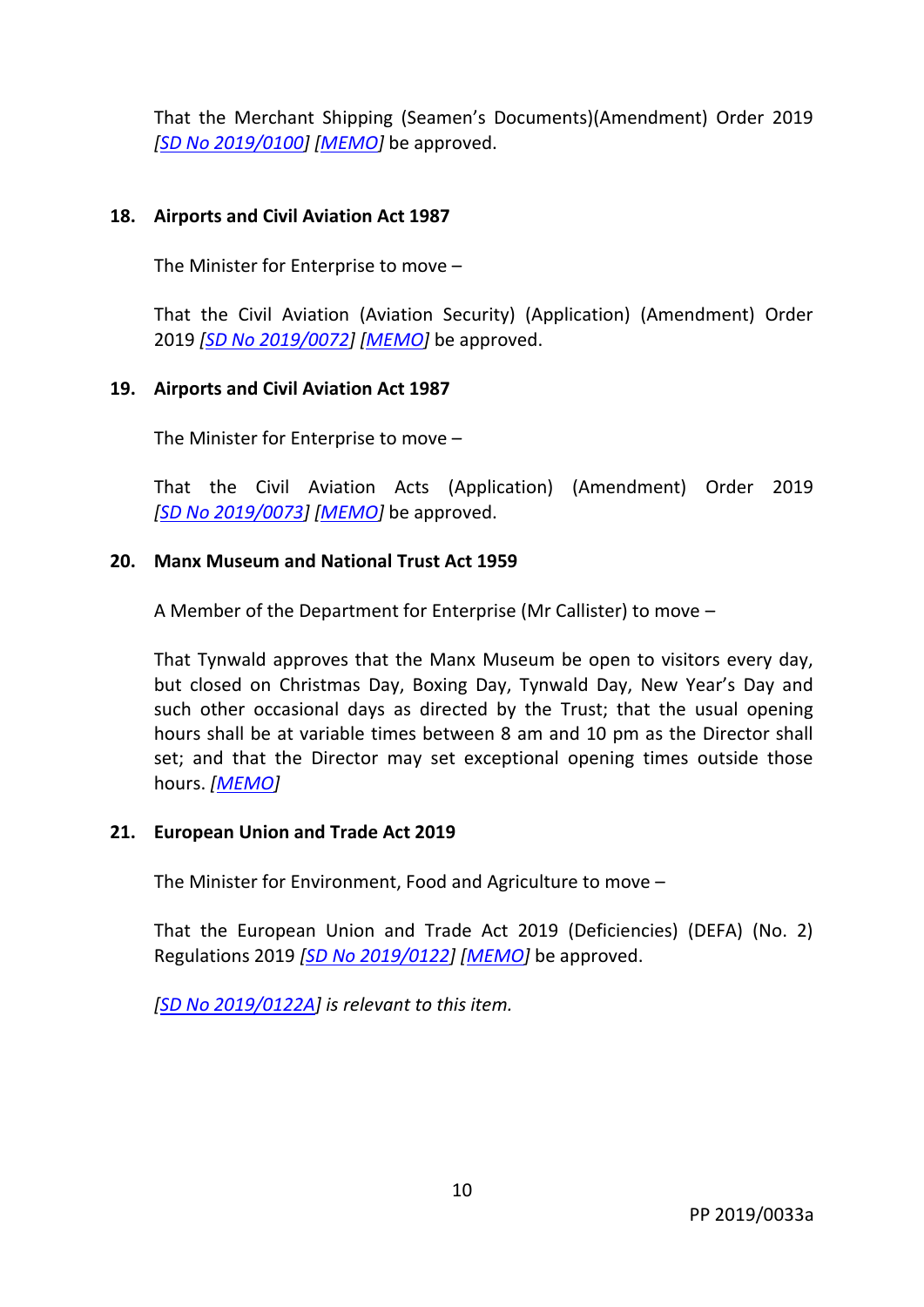## **22. European Union and Trade Act 2019**

The Minister for Health and Social Care to move –

That the European Union and Trade Act 2019 (Deficiencies) (Health and Social Care) Regulations 2019 *[SD No [2019/0102\]](http://www.tynwald.org.im/business/opqp/sittings/20182021/2019-SD-0102.pdf) [\[MEMO\]](http://www.tynwald.org.im/business/opqp/sittings/20182021/2019-SD-0102-MEMO.pdf)* be approved.

#### **23. Social Services Act 2011**

The Minister for Health and Social Care to move –

That the Adult Social Care Services (Charges) Regulations 2019 *[SD [No](http://www.tynwald.org.im/business/opqp/sittings/20182021/2019-SD-0085.pdf)  [2019/0085\]](http://www.tynwald.org.im/business/opqp/sittings/20182021/2019-SD-0085.pdf) [\[MEMO\]](http://www.tynwald.org.im/business/opqp/sittings/20182021/2019-SD-0085-MEMO.pdf)* be approved.

#### **24. Harbours Act 2010**

The Minister for Infrastructure to move –

That the Harbour (Dues and Charges) (Amendment) Regulations 2019 *[SD No [2019/0111\]](http://www.tynwald.org.im/business/opqp/sittings/20182021/2019-SD-0111.pdf) [\[MEMO\]](http://www.tynwald.org.im/business/opqp/sittings/20182021/2019-SD-0111-MEMO.pdf)* be approved.

#### **25. Harbours Act 2010**

The Minister for Infrastructure to move –

That the Harbour (Miscellaneous Provisions) (Amendment) Bye-laws 2019 *[SD No [2019/0110\]](http://www.tynwald.org.im/business/opqp/sittings/20182021/2019-SD-0110.pdf) [\[MEMO\]](http://www.tynwald.org.im/business/opqp/sittings/20182021/2019-SD-0110-MEMO.pdf)* be approved.

#### **26. Harbours Act 2010**

The Minister for Infrastructure to move –

That the Registration of Pleasure Craft (Amendment) Regulations 2019 *[SD No* [2019/](http://www.tynwald.org.im/business/opqp/sittings/20182021/2019-SD-0112.pdf)*0112] [\[MEMO\]](http://www.tynwald.org.im/business/opqp/sittings/20182021/2019-SD-0112-MEMO.pdf)* be approved.

## **27. Licensing and Registration of Vehicles Act 1985**

The Minister for Infrastructure to move –

That the Licensing and Registration of Vehicles (Amendment) Regulations 2019 *[SD No* [2019/](http://www.tynwald.org.im/business/opqp/sittings/20182021/2019-SD-0055.pdf)*0055] [\[MEMO\]](http://www.tynwald.org.im/business/opqp/sittings/20182021/2019-SD-0055-MEMO.pdf)* be approved.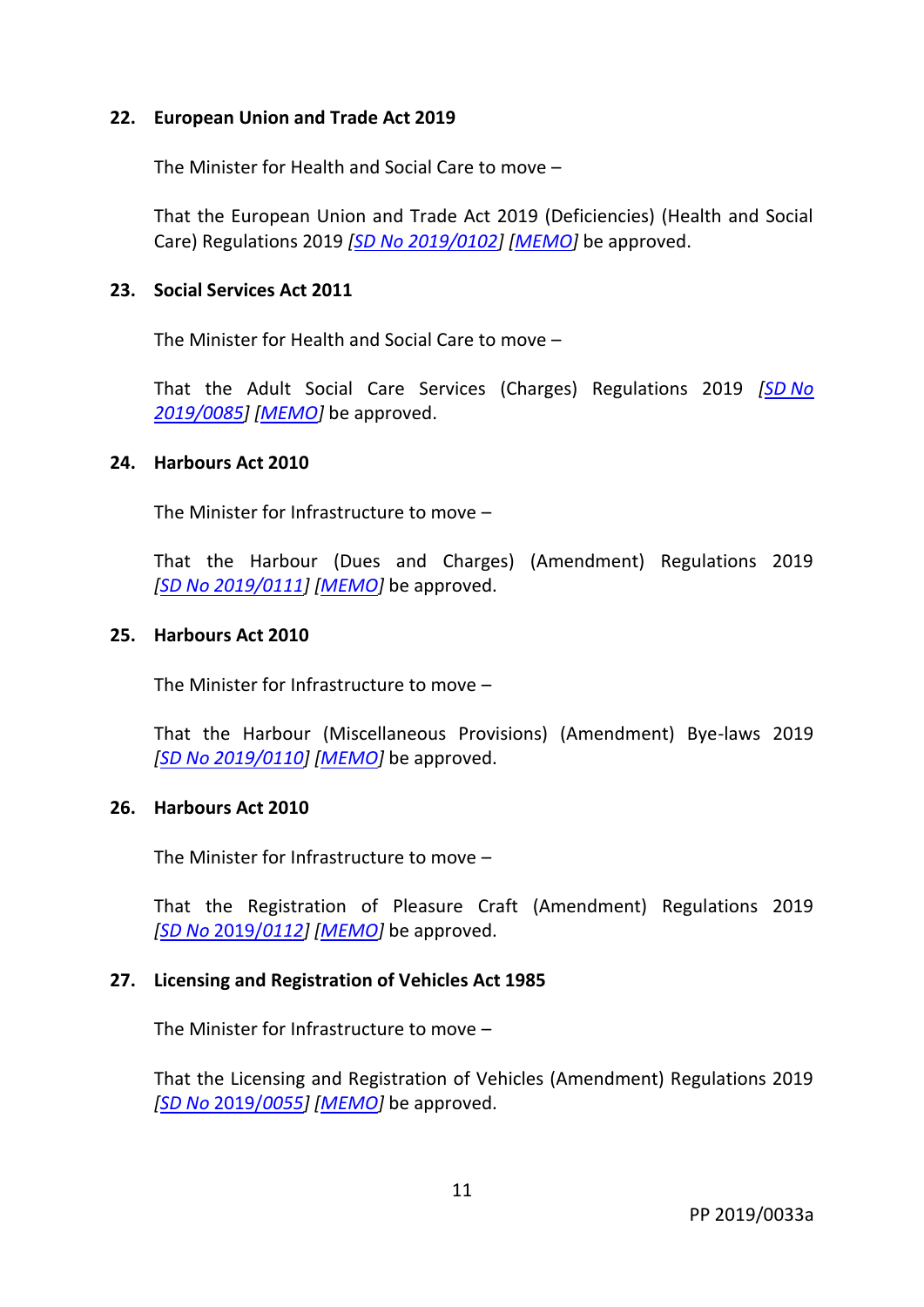## **28. Housing (Miscellaneous Provisions) Act 1976**

The Minister for Infrastructure to move –

That the Public Sector Housing (Older Persons) (Allocation) Policy 2019 *[SD No [2019/0074\]](http://www.tynwald.org.im/business/opqp/sittings/20182021/2019-SD-0074.pdf) [\[MEMO\]](http://www.tynwald.org.im/business/opqp/sittings/20182021/2019-SD-0074-MEMO.pdf)* be approved.

#### **29. Housing (Miscellaneous Provisions) Act 1976**

The Minister for Infrastructure to move –

That the Public Sector Housing (General Needs) (Allocation) Policy 2019 *[SD No [2019/0075\]](http://www.tynwald.org.im/business/opqp/sittings/20182021/2019-SD-0075.pdf) [\[MEMO\]](http://www.tynwald.org.im/business/opqp/sittings/20182021/2019-SD-0075-MEMO.pdf)* be approved.

#### **30. European Union and Trade Act 2019**

The Minister for Infrastructure to move –

That the European Union and Trade Act 2019 (Deficiencies) (Department of Infrastructure) Regulations 2019 *[SD No [2019/0087\]](http://www.tynwald.org.im/business/opqp/sittings/20182021/2019-SD-0087.pdf) [\[MEMO\]](http://www.tynwald.org.im/business/opqp/sittings/20182021/2019-SD-0087-MEMO.pdf)* be approved.

#### **31. Alcoholic Liquor Duties Act 1986**

The Minister for the Treasury to move –

That the Alcoholic Liquor Duties Act 1986 (Amendment) Order 2019 *[SD No [2019/0054\]](http://www.tynwald.org.im/business/opqp/sittings/20182021/2019-SD-0054.pdf) [\[MEMO\]](http://www.tynwald.org.im/business/opqp/sittings/20182021/2019-SD-0054-MEMO.pdf)* be approved.

## **32. Financial Services Act 2008**

The Minister for the Treasury to move –

That the Regulated Activities (Credit Unions Etc.) (Amendment) Order 2019 *[SD No [2019/0046\]](http://www.tynwald.org.im/business/opqp/sittings/20182021/2019-SD-0046.pdf) [\[MEMO\]](http://www.tynwald.org.im/business/opqp/sittings/20182021/2019-SD-0046-MEMO.pdf)* be approved.

#### **33. Financial Services Act 2008**

The Minister for the Treasury to move –

That the Financial Services (Exemptions) (Credit Unions) (Amendment) Regulations 2019 *[SD No [2019/0047\]](http://www.tynwald.org.im/business/opqp/sittings/20182021/2019-SD-0047.pdf) [\[MEMO\]](http://www.tynwald.org.im/business/opqp/sittings/20182021/2019-SD-0047-MEMO.pdf)* be approved.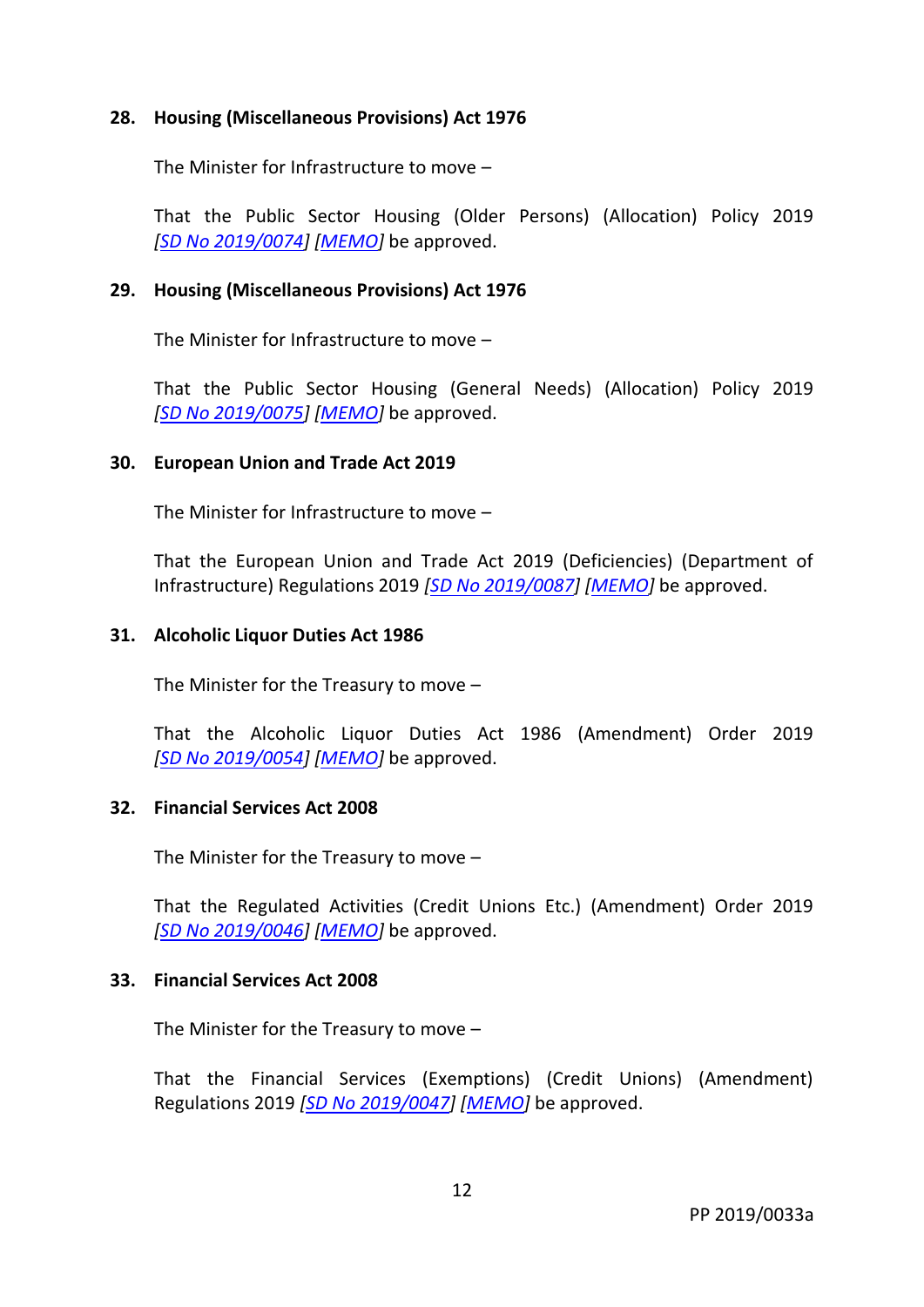#### **34. Financial Services Act 2008**

The Minister for the Treasury to move –

That the Financial Services (Fees) (Credit Unions) (Amendment) Order 2019 *[SD No [2019/0048\]](http://www.tynwald.org.im/business/opqp/sittings/20182021/2019-SD-0048.pdf) [\[MEMO\]](http://www.tynwald.org.im/business/opqp/sittings/20182021/2019-SD-0048-MEMO.pdf)* be approved.

#### **35. Financial Services Act 2008**

The Minister for the Treasury to move –

That the Financial Services (Credit Unions) (Amendment) Rule Book 2019 *[SD No [2019/0049\]](http://www.tynwald.org.im/business/opqp/sittings/20182021/2019-SD-0049.pdf) [\[MEMO\]](http://www.tynwald.org.im/business/opqp/sittings/20182021/2019-SD-0049-MEMO.pdf)* be approved.

#### **36. Credit Unions Act 1993**

The Minister for the Treasury to move –

That the Credit Unions Act 1993 (Loan Interest Rate) (Amendment) Order 2019 *[SD No [2019/0050\]](http://www.tynwald.org.im/business/opqp/sittings/20182021/2019-SD-0050.pdf) [\[MEMO\]](http://www.tynwald.org.im/business/opqp/sittings/20182021/2019-SD-0050-MEMO.pdf)* be approved.

#### **37. Collective Investment Schemes Act 2008**

The Minister for the Treasury to move –

That the Collective Investment Schemes (Fees) Order 2019 *[SD No [2019/0030\]](http://www.tynwald.org.im/business/opqp/sittings/20182021/2019-SD-0030.pdf) [\[MEMO\]](http://www.tynwald.org.im/business/opqp/sittings/20182021/2019-SD-0030-MEMO.pdf)* be approved.

## **38. Designated Businesses (Registration and Oversight) Act 2015**

The Minister for the Treasury to move –

That the Designated Businesses (Fees) Order 2019 *[SD No [2019/0031\]](http://www.tynwald.org.im/business/opqp/sittings/20182021/2019-SD-0031.pdf) [\[MEMO\]](http://www.tynwald.org.im/business/opqp/sittings/20182021/2019-SD-0031-MEMO.pdf)* be approved.

#### **39. Financial Services Act 2008**

The Minister for the Treasury to move –

That the Financial Services (Fees) Order 2019 *[SD No [2019/0032\]](http://www.tynwald.org.im/business/opqp/sittings/20182021/2019-SD-0032.pdf) [\[MEMO\]](http://www.tynwald.org.im/business/opqp/sittings/20182021/2019-SD-0032-MEMO.pdf)* be approved.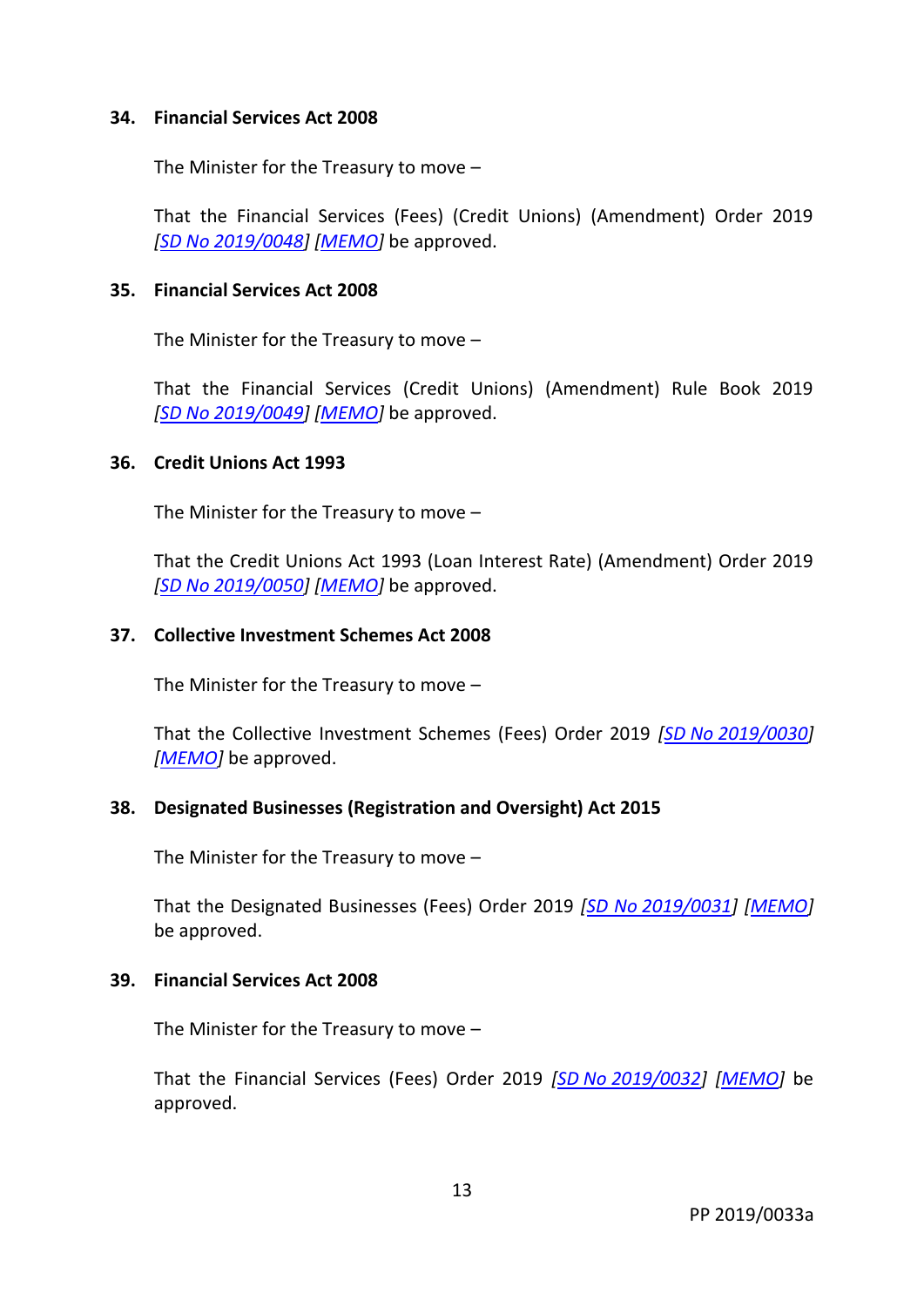#### **40. Customs and Excise Act 1993**

The Minister for the Treasury to move –

That the Customs and Excise Acts (Soft Drinks Industry Levy) (Application) Order 2019 *[SD No [2019/0051\]](http://www.tynwald.org.im/business/opqp/sittings/20182021/2019-SD-0051.pdf) [\[MEMO\]](http://www.tynwald.org.im/business/opqp/sittings/20182021/2019-SD-0051-MEMO.pdf)* be approved.

#### **41. Customs and Excise Act 1993**

The Minister for the Treasury to move –

That the Customs and Excise Acts (Application) (Amendment) (No. 2) Order 2019 *[SD No [2019/0084\]](http://www.tynwald.org.im/business/opqp/sittings/20182021/2019-SD-0084.pdf) [\[MEMO\]](http://www.tynwald.org.im/business/opqp/sittings/20182021/2019-SD-0084-MEMO.pdf)* be approved.

## **42. European Union and Trade Act 2019**

The Minister for the Treasury to move –

That the European Union (Forest Law Enforcement, Governance and Trade) (Amendment) Regulations 2019 *[SD No [2019/0076\]](http://www.tynwald.org.im/business/opqp/sittings/20182021/2019-SD-0076.pdf) [\[MEMO\]](http://www.tynwald.org.im/business/opqp/sittings/20182021/2019-SD-0076-MEMO.pdf)* be approved.

#### **43. European Union and Trade Act 2019**

The Minister for the Treasury to move –

That the European Union and Trade Act 2019 (Retained Direct EU Legislation) (Customs) Regulations 2019 *[SD No [2019/0064\]](http://www.tynwald.org.im/business/opqp/sittings/20182021/2019-SD-0064.pdf) [\[MEMO\]](http://www.tynwald.org.im/business/opqp/sittings/20182021/2019-SD-0064-MEMO.pdf)* be approved.

#### **44. European Union and Trade Act 2019**

The Minister for the Treasury to move –

That the European Union and Trade Act 2019 (Retained Direct EU Legislation) (Sanctions) Regulations 2019 *[SD No [2019/0078\]](http://www.tynwald.org.im/business/opqp/sittings/20182021/2019-SD-0078.pdf) [\[MEMO\]](http://www.tynwald.org.im/business/opqp/sittings/20182021/2019-SD-0078-MEMO.pdf)* be approved.

#### **45. European Union and Trade Act 2019**

The Minister for the Treasury to move –

That the European Union and Trade Act 2019 (Deficiencies) (Isle of Man Financial Services Authority) Regulations 2019 *[SD No [2019/0097\]](http://www.tynwald.org.im/business/opqp/sittings/20182021/2019-SD-0097.pdf) [\[MEMO\]](http://www.tynwald.org.im/business/opqp/sittings/20182021/2019-SD-0097-MEMO.pdf)* be approved.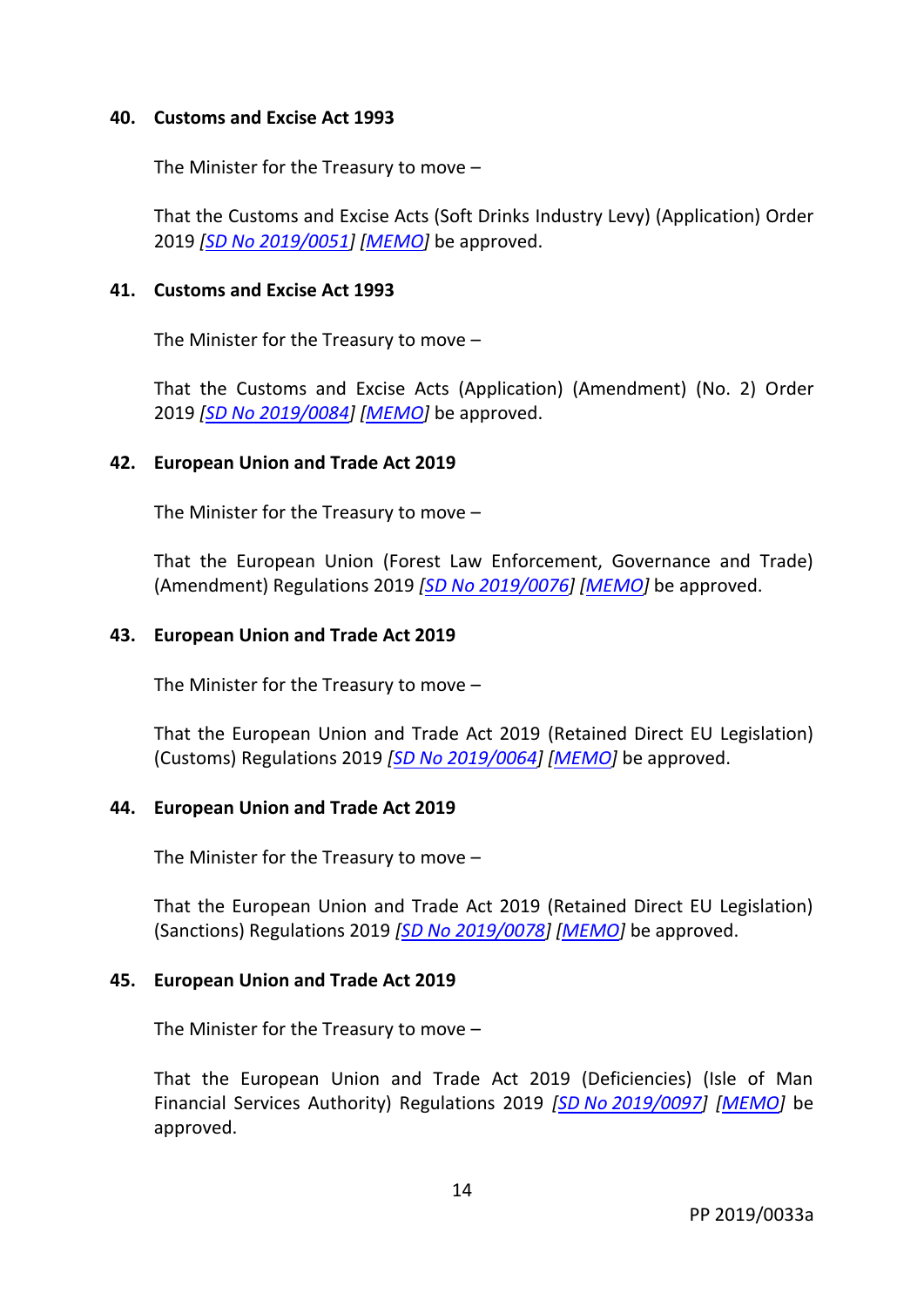#### **46. Social Security Act 2000**

The Minister for the Treasury to move –

That the Social Security Legislation (Contributions) (Application) (Amendment) Order 2019 *[SD No [2019/0065\]](http://www.tynwald.org.im/business/opqp/sittings/20182021/2019-SD-0065.pdf) [\[MEMO\]](http://www.tynwald.org.im/business/opqp/sittings/20182021/2019-SD-0065-MEMO.pdf)* be approved.

#### **47. Social Security Act 2000**

The Minister for the Treasury to move –

That the Social Security Legislation (Benefits) (Application) (No. 2) Order 2019 *[SD No [2019/0093\]](http://www.tynwald.org.im/business/opqp/sittings/20182021/2019-SD-0093.pdf) [\[MEMO\]](http://www.tynwald.org.im/business/opqp/sittings/20182021/2019-SD-0093-MEMO.pdf)* be approved.

#### **48. Social Security Act 2000**

A Member of the Treasury (Mr Peake) to move –

That the Social Security Legislation (Benefits) (Application) (No. 3) Order 2019 *[SD No [2019/0090\]](http://www.tynwald.org.im/business/opqp/sittings/20182021/2019-SD-0090.pdf) [\[MEMO\]](http://www.tynwald.org.im/business/opqp/sittings/20182021/2019-SD-0090-MEMO.pdf)* be approved.

#### **49. Pension Schemes Act 1995**

A Member of the Treasury (Mr Peake) to move –

That the Pension Schemes Legislation (Application) Order 2019 *[SD No [2019/0091\]](http://www.tynwald.org.im/business/opqp/sittings/20182021/2019-SD-0091.pdf) [\[MEMO\]](http://www.tynwald.org.im/business/opqp/sittings/20182021/2019-SD-0091-MEMO.pdf)* be approved.

#### **50. Social Security Act 2000**

A Member of the Treasury (Mr Peake) to move –

That the TV Licence Payment (Amendment) Order 2019 *[SD No [2019/0092\]](http://www.tynwald.org.im/business/opqp/sittings/20182021/2019-SD-0092.pdf) [\[MEMO\]](http://www.tynwald.org.im/business/opqp/sittings/20182021/2019-SD-0092-MEMO.pdf)* be approved.

## **51. Social Security Administration Act 1992**

The Minister for the Treasury to move –

That The Social Security (Reciprocal Agreement) (United Kingdom) (Amendment) Order 2019 *[SD No [2019/0069\]](http://www.tynwald.org.im/business/opqp/sittings/20182021/2019-SD-0069.pdf) [\[MEMO\]](http://www.tynwald.org.im/business/opqp/sittings/20182021/2019-SD-0069-MEMO.pdf)* be approved.